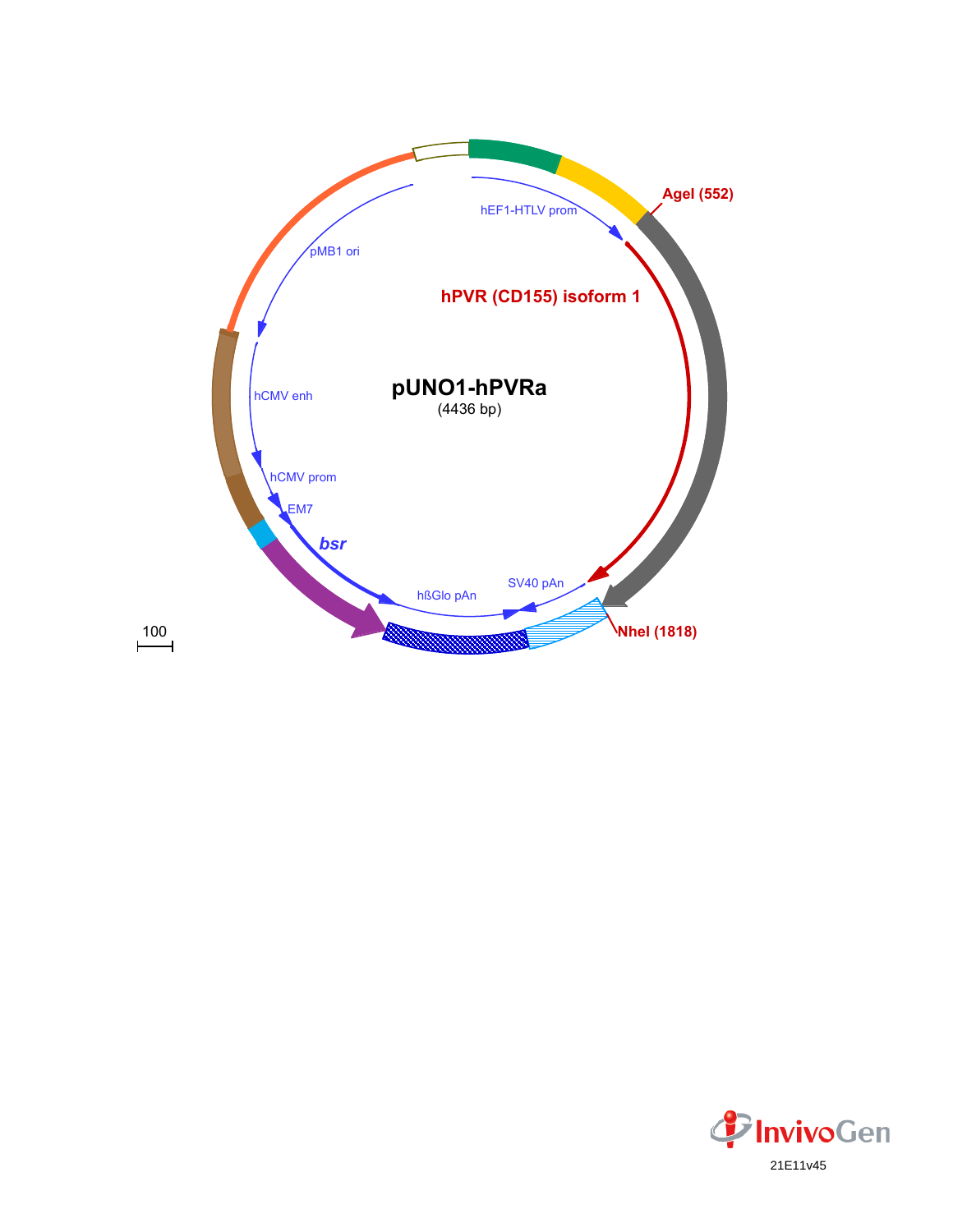GGATCTGCGATCGCTCCGGTGCCCGTCAGTGGGCAGAGCGCACATCGCCCACAGTCCCCGAGAAGTTGGGGGGAGGGGTCGGCAATTGAACGGGTGCCTA 1

GAGAAGGTGGCGCGGGGTAAACTGGGAAAGTGATGTCGTGTACTGGCTCCGCCTTTTTCCCGAGGGTGGGGGAGAACCGTATATAAGTGCAGTAGTCGCC 101

GTGAACGTTCTTTTTCGCAACGGGTTTGCCGCCAGAACACAGCTGAAGCTTCGAGGGGCTCGCATCTCTCCTTCACGCGCCCGCCGCCCTACCTGAGGCC 201

- GCCATCCACGCCGGTTGAGTCGCGTTCTGCCGCCTCCCGCCTGTGGTGCCTCCTGAACTGCGTCCGCCGTCTAGGTAAGTTTAAAGCTCAGGTCGAGACC 301
- GGGCCTTTGTCCGGCGCTCCCTTGGAGCCTACCTAGACTCAGCCGGCTCTCCACGCTTTGCCTGACCCTGCTTGCTCAACTCTACGTCTTTGTTTCGTTT 401

## **AgeI (552)**

TCTGTTCTGCGCCGTTACAGATCCAAGCTGTGACCGGCGCCTACCTGAGATCACCGGTCACCATGGCCCGAGCCATGGCCGCCGCGTGGCCGCTGCTGCT GGTGGCGCTACTGGTGCTGTCCTGGCCACCCCCAGGAACCGGGGACGTCGTCGTGCAGGCGCCCACCCAGGTGCCCGGCTTCTTGGGCGACTCCGTGACG 601 701 CTGCCCTGCTACCTACAGGTGCCCAACATGGAGGTGACGCATGTGTCACAGCTGACTTGGGCGCGGCATGGTGAATCTGGCAGCATGGCCGTCTTCCACC AAACGCAGGGCCCCAGCTATTCGGAGTCCAAACGGCTGGAATTCGTGGCAGCCAGACTGGGCGCGGAGCTGCGGAATGCCTCGCTGAGGATGTTCGGGTT 801 GCGCGTAGAGGATGAAGGCAACTACACCTGCCTGTTCGTCACGTTCCCGCAGGGCAGCAGGAGCGTGGATATCTGGCTCCGAGTGCTTGCCAAGCCCCAG 901 AACACAGCTGAGGTTCAGAAGGTCCAGCTCACTGGAGAGCCAGTGCCCATGGCCCGCTGCGTCTCCACAGGGGGTCGCCCGCCAGCCCAAATCACCTGGC 1001 1101 ACTCAGACCTGGGCGGGATGCCCAATACGAGCCAGGTGCCAGGGTTCCTGTCTGGCACAGTCACTGTCACCAGCCTCTGGATATTGGTGCCCTCAAGCCA GGTGGACGGCAAGAATGTGACCTGCAAGGTGGAGCACGAGAGCTTTGAGAAGCCTCAGCTGCTGACTGTGAACCTCACCGTGTACTACCCCCCAGAGGTA 1201 1301 TCCATCTCTGGCTATGATAACAACTGGTACCTTGGCCAGAATGAGGCCACCCTGACCTGCGATGCTCGCAGCAACCCAGAGCCCACAGGCTATAATTGGA GCACGACCATGGGTCCCCTGCCACCCTTTGCTGTGGCCCAGGGCGCCCAGCTCCTGATCCGTCCTGTGGACAAACCAATCAACACAACTTTAATCTGCAA 1401 CGTCACCAATGCCCTAGGAGCTCGCCAGGCAGAACTGACCGTCCAGGTCAAAGAGGGACCTCCCAGTGAGCACTCAGGCATGTCCCGTAACGCCATCATC 1501 TTCCTGGTTCTGGGAATCCTGGTTTTTCTGATCCTGCTGGGGATCGGGATTTATTTCTATTGGTCCAAATGTTCCCGTGAGGTCCTTTGGCACTGTCATC 1601 TGTGTCCCTCGAGTACAGAGCATGCCAGCGCCTCAGCTAATGGGCATGTCTCCTATTCAGCTGTGAGCAGAGAGAACAGCTCTTCCCAGGATCCACAGAC 1701 AGAGGGCACAAGGTGACAGCTAGCTGGCCAGACATGATAAGATACATTGATGAGTTTGGACAAACCACAACTAGAATGCAGTGAAAAAAATGCTTTATTT 1801 GTGAAATTTGTGATGCTATTGCTTTATTTGTAACCATTATAAGCTGCAATAAACAAGTTAACAACAACAATTGCATTCATTTTATGTTTCAGGTTCAGGG 1901 2001 GGAGGTGTGGGAGGTTTTTTTAAAGCAAGTAAAACCTCTACAAATGTGGTATGG**AATTCTAAAATACAGCATAGCAAAACTTTAACCTCCAAATCAAGCCT** 2101 CTACTTGAATCCTTTTCTGAGGGATGAATAAGGCATAGGCATCAGGGGCTGTTGCCAATGTGCATTAGCTGTTTGCAGCCTCACCTTCTTTCATGGAGTT 2201 TAAGATATAGTGTATTTTCCCAAGGTTTGAACTAGCTCTTCATTTCTTTATGTTTTAAATGCACTGACCTCCCACATTCCCTTTTTAGTAAAATATTCAG 2301 AAATAATTTAAATACATCATTGCAATGAAAATAAATGTTTTTTATTAGGCAGAATCCAGATGCTCAAGGCCCTTCATAATATCCCCCAGTTTAGTAGTTG GACTTAGGGAACAAAGGAACCTTTAATAGAAATTGGACAGCAAGAAAGCGAGCTTCTAGCTTTAGTTCCTGGTGTACTTGAGGGGGATGAGTTCCTCAAT 2401 • N R T Y K L P I L E E I 141 M A R A M A A A W P L L L 1 V A L L V L S W P P P G T G D V V V O A P T O V P G F L G D S V Y L Q V P N M E V T H V S Q L T W A R H G E S G S M A V F H Q T Q G P S Y S E S K R L E F V A A R L G A E L R N A S L R M F G L 80 R V E D E G N Y T C L F V T F P Q G S R S V D I W L R V L A K P Q 113 147 N T A E V Q K V Q L T G E P V P M A R C V S T G G R P P A Q I T W 180 H S D L G G M P N T S Q V P G F L S G T V T V T S L W I L V P S S Q V D G K N V T C K V E H E S F E K P Q L L T V N L T V Y Y P P E V 247ÞS I SGYDNNWYL GQN E A T L T C D A R S N P E P T GYNW 280 PST T M G P L P P F A V A Q G A Q L L I R P V D K P I N T T L I C N V T N A L G A R Q A E L T V Q V K E G P P S E H S G M S R N A I I 313 347 PL V L G I L V F L I L L G I G I Y F Y W S K C S R E V L W H C H 380 PL C P S S T E H A S A S A N G H V S Y S A V S R E N S S S Q D P Q T E G T R • **NheI (1818)** 501  $13<sup>3</sup>$  $47$   $\blacktriangleright$   $\blacktriangleright$   $\blacktriangleright$   $\blacktriangleright$   $\vartriangleright$   $\vartriangleright$   $\vartriangleright$   $\vartriangleright$   $\vartriangleright$   $\vartriangleright$   $\vartriangleright$   $\vartriangleright$   $\vartriangleright$   $\vartriangleright$   $\vartriangleright$   $\vartriangleright$   $\vartriangleright$   $\vartriangleright$   $\vartriangleright$   $\vartriangleright$   $\vartriangleright$   $\vartriangleright$   $\vartriangleright$   $\vartriangleright$   $\vartriangleright$   $\vartriangleright$   $\vartriangleright$   $213<sup>3</sup>$  $413$ 

2501 GGTGGTTTTGACCAGCTTGCCATTCATCTCAATGAGCACAAAGCAGTCAGGAGCATAGTCAGAGATGAGCTCTCTGTGCACATGCCACAGGGGCTGACCACC 2601 CTGATGGATCTGTCCACCTCATCAGAGTAGGGGTGCCTGACAGCCACAATGGTGTCAAAGTCCTTCTGCCCGTTGCTCACAGCAGACCCAATGGCAATGG 2701 CTTCAGCACAGACAGTGACCCTGCCAATGTAGGCCTCAATGTGGACAGCAGAGATGATCTCCCCAGTCTTGGTCCTGATGGCCGCCCCGACATGGTGCTT 2801 GTTGTCCTCATAGAGCATGGTGATCTTCTCAGTGGCGACCTCCACCAGCTCCAGATCCTGCTGAGAGATGTTGAAGGTCTTCATG<u>G</u>TGGCCCTCCTATAG 2901 TGAGTCGTATTATACTATGCCGATATACTATGCCGATGATTAATTGTCAAAACAGCGTGGATGGCGTCTCCAG<u>CTT</u>ATCTGACGGTTCACTAAACGAGCT T T K V L K G N M E I L V F C D P A Y D S I L E R C M G C P S V V 128 94¶R I S R D V E D S Y P H R V A V I T D F D K Q G N S V A S G I A I A E A C V T V R G I Y A E I H V A S I I E G T K T R I A A G V H H K 61 28¶N D E Y L M T I K E T A V E V L E L D Q Q S I N F T K M

3001 CTGCTTATATAGACCTCCCACCGTACACGCCTACCGCCCATTTGCGTCAATGGGGCGGAGTTGTTACGACATTTTGGAAAGTCCCGTTGATTT<u>ACTAGT</u>C

3101 AAAACAAACTCCCATTGACGTCAATGGGGTGGAGACTTGGAAATCCCCGTGAGTCAAACCGCTATCCACGCCCATTGATGTACTGCCAAAACCGCATCAT